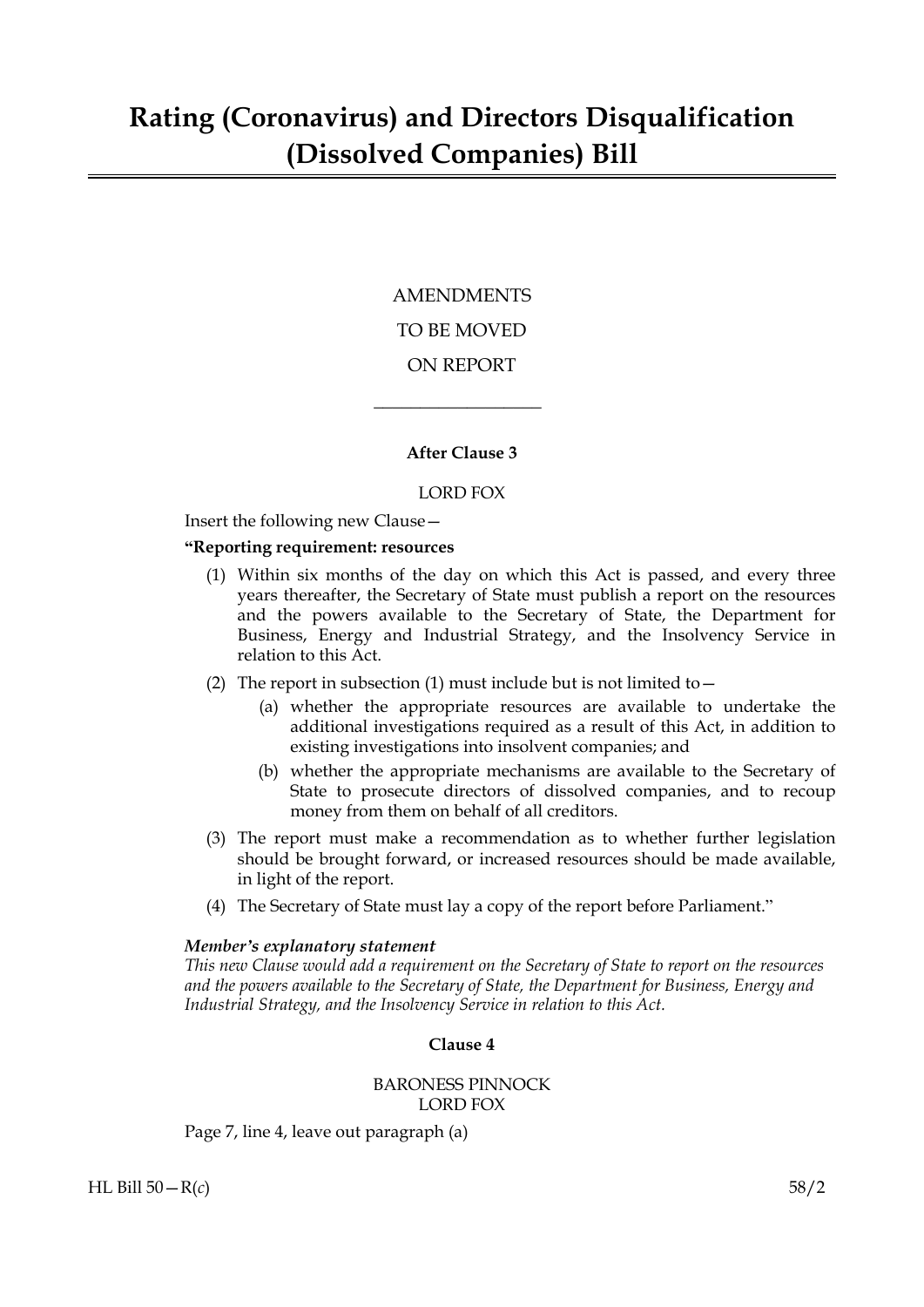#### *Member's explanatory statement*

*This amendment is consequential on the amendment in the name of Baroness Pinnock to page 7, line 12.*

*This amendment replaces an amendment published on 25 November on sheet HL Bill 50—R(b)*

Page 7, line 12, at end insert—

- "(4A) Section 1 comes into force on such day as the Secretary of State may by regulations made by statutory instrument appoint.
	- (4B) The Secretary of State may not make regulations under subsection (4A) until he or she has laid before Parliament a report outlining further details of the use of the £1.5 billion business rates relief fund announced by the Government on 25 March 2021, including an assessment of whether the fund will be sufficient to support those businesses who have previously applied to the Valuation Office Agency on the basis that the coronavirus pandemic represented a material change of circumstances."

#### *Member's explanatory statement*

*This amendment would prevent section 1 of this Act coming into force until the Government has provided further detail on the £1.5 billion fund intended to support businesses in light of this Act removing the pandemic as a contributing factor in determining a material changes of circumstances.*